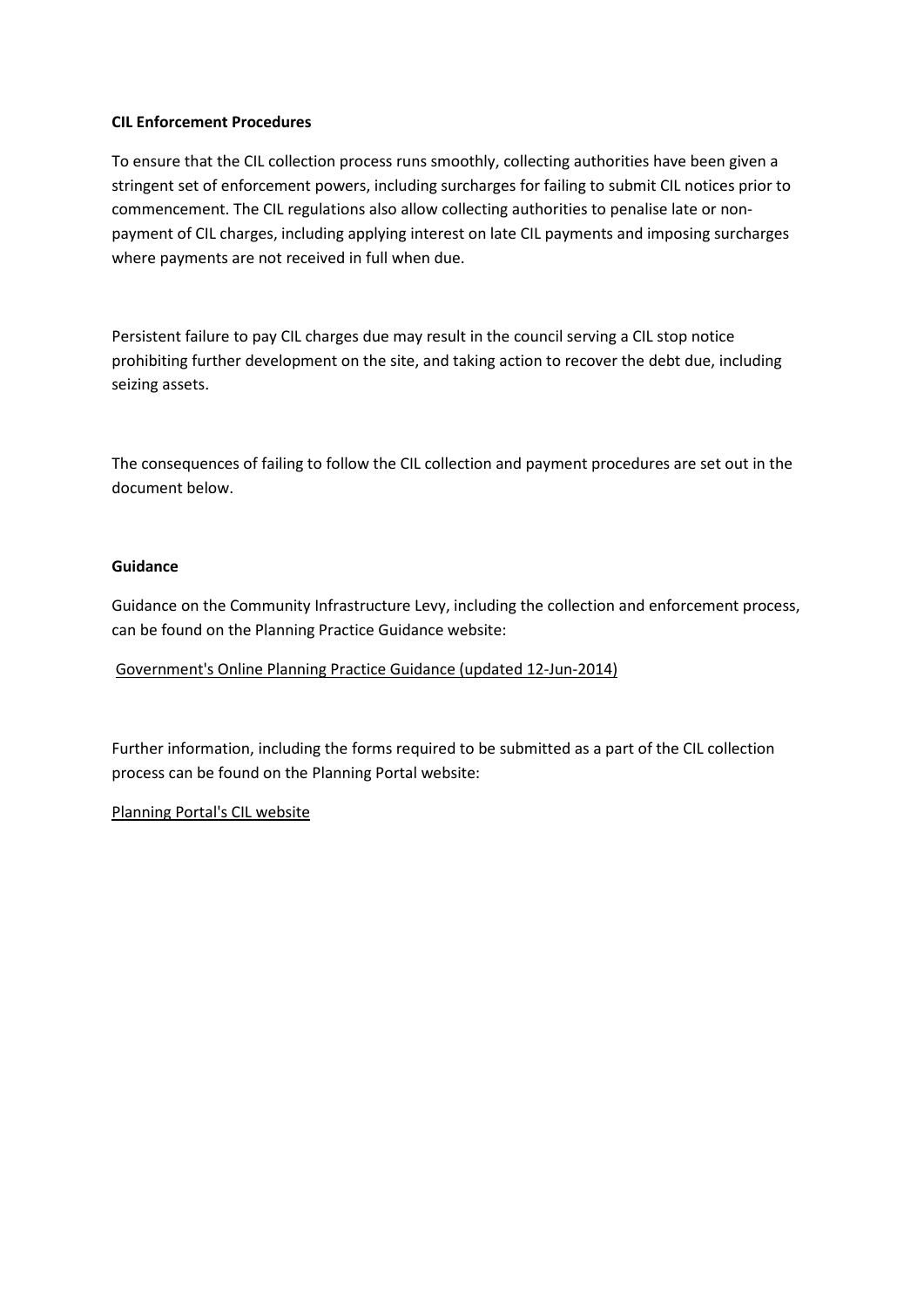### **Further details of Surcharges**

CIL payment enforcement procedures are set out in Part 9 of the Regulations, which allow collecting authority to penalise late payment, discourage future non-compliance and recover payment overdue.

|              | <b>Types of Surcharge</b>                                           | <b>Amounts</b>                                                                                                                                                                                                      | <b>Trigger and details</b>                                                                                                                                                                                                                               |
|--------------|---------------------------------------------------------------------|---------------------------------------------------------------------------------------------------------------------------------------------------------------------------------------------------------------------|----------------------------------------------------------------------------------------------------------------------------------------------------------------------------------------------------------------------------------------------------------|
| $\mathbf{1}$ | Failure to assume liability<br>(Reg.80)                             | £50 on each person liable to<br>pay CIL                                                                                                                                                                             | a) chargeable development has<br>started; AND<br>b) nobody has assumed CIL<br>liability.                                                                                                                                                                 |
| $\mathbf{2}$ | Apportionment of liability<br>(Reg.81)                              | £500 on each material<br>interest                                                                                                                                                                                   | a) chargeable development has<br>started; AND<br>b) nobody has assumed CIL<br>liability whilst there are more<br>than one material interest in<br>the land.                                                                                              |
| 3            | Failure to submit a notice of<br>chargeable development<br>(Reg.82) | 20% of chargeable amount<br>payable, up to £2,500 max                                                                                                                                                               | a) chargeable development<br>starts before the collecting<br>authority has received a valid<br>notice of chargeable<br>development.                                                                                                                      |
| 4            | Failure to submit a<br>commencement notice<br>(Reg.83)              | 20% of chargeable amount<br>payable, up to £2,500 max                                                                                                                                                               | a) chargeable development<br>starts before the collecting<br>authority has received a valid<br>commencement notice;                                                                                                                                      |
| 5            | Failure to notify a<br>disqualifying event<br>(Reg.84)              | 20% of chargeable amount<br>payable, up to £2,500 max                                                                                                                                                               | Where a person who is required<br>to notify the relevant authority<br>of a disqualifying event fails to<br>do so before the end of the<br>period of 14 days beginning<br>with the day on which the<br>disqualifying event occurs, e.g.<br>relie-related. |
| 6            | Late payment<br>(Reg.85)                                            | 5% of overdue amount,<br>starting at £200 min<br>(Can be imposed on 3<br>occasions, i.e. when 30-day<br>period, 6-month period and<br>12-month period ends,<br>counting from the day when<br>debt is initially due) | When amount A is not received<br>in full after the end of the 30-<br>day period beginning with the<br>day on which payment of A is<br>due.                                                                                                               |
| 7            | Failure to comply with an<br>information notice (Reg.86)            | 20% of relevant amount, up to<br>£1,000 max                                                                                                                                                                         | Where a person fails to comply<br>with any requirement of an<br>information notice before the<br>end of the period of 14 days<br>beginning with the day on<br>which the notice is served.                                                                |